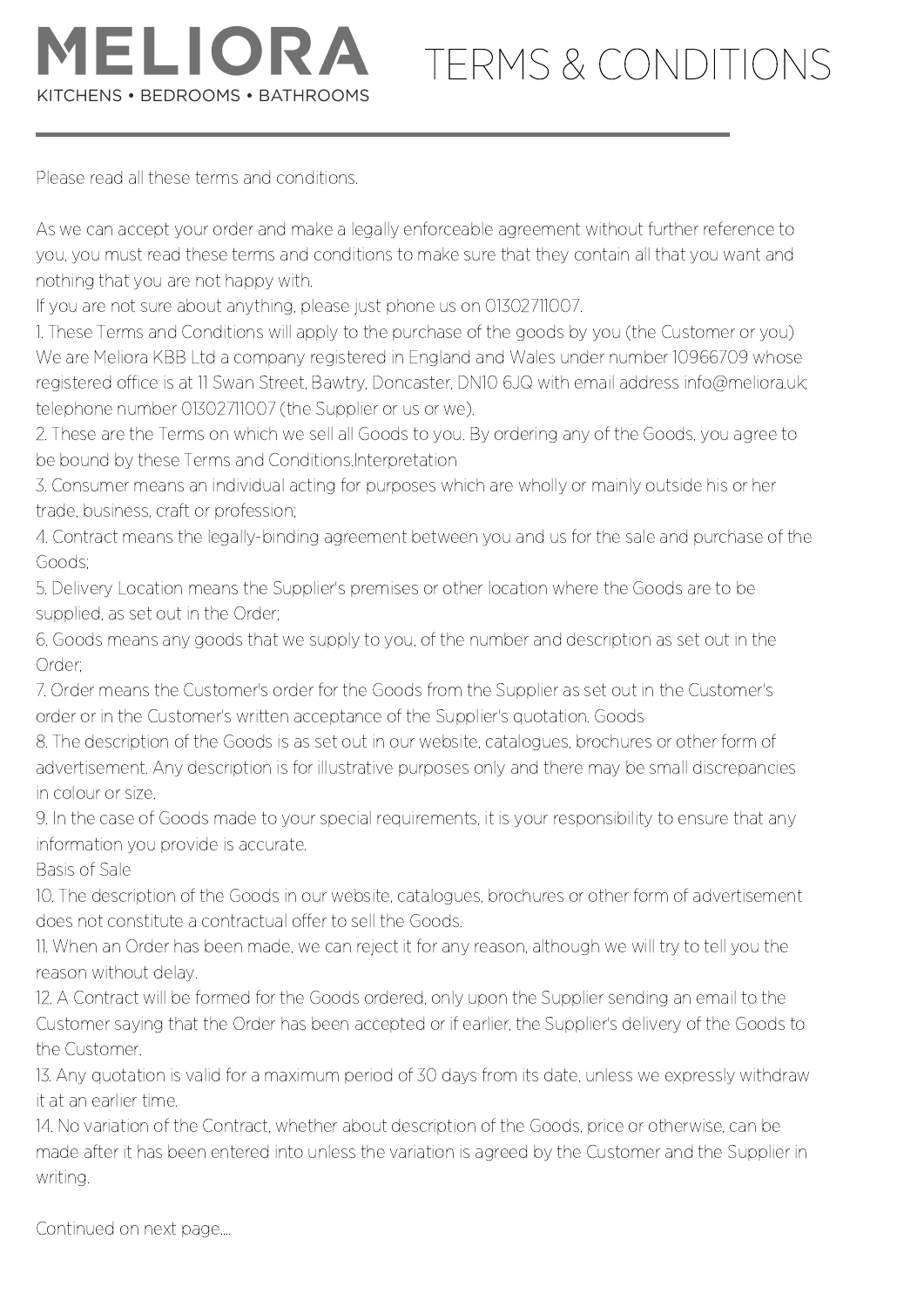15. We intend that these Terms and Conditions apply only to a Contract entered into by you as a Consumer where we, the Supplier and you the Customer, enter the Contract at any of the Supplier's business premises, and where the Contract is not a contract

(i) for which an offer was made by the Customer in the Supplier's and the Customer's simultaneous physical presence away from those premises, or

(ii) made immediately after the Customer was personally and individually addressed in the Supplier's and the Customer's simultaneous physical presence away from those premises. If this is not the case, you must tell us, so that we can provide you with a different contract with terms which are more appropriate to you and which might, in some way, be better for you, eg by giving cancellation rights pursuant to consumer protection law. Business premises means immovable retail premises where we carry on business on a permanent basis or, in the case of movable retail premises, on a usual basis.

## Price and Payment

16. The price of the Goods and any additional delivery or other charges for the Goods, and the total price of them and the charges, is that set out in our price list current at the date we accepted the Order or such other price as we may agree in writing.

17. Prices and charges include VAT at the rate applicable at the time of the Order.

18. Payment for Goods must be made at least 7 days in advance of delivery. You must pay in cash (BACS) or by submitting your credit or debit card details with your Order and we can take payment immediately or otherwise before delivery of the Goods.

## **Delivery**

19. We will deliver the Goods to the Delivery Location by the time or within the period agreed, or failing any agreement, without undue delay and, in any event, not more than 30 days after the day on which the Contract is entered into.

20. In any case, regardless of events beyond our control, if we do not deliver the Goods on time, you can (in addition to any other remedies) treat the Contract at an end if:

a. we have refused to deliver the Goods, or if delivery on time is essential taking into account all the relevant circumstances at the time the Contract was made, or if you told us before the Contract was made that delivery on time was essential; or

b. after we have failed to deliver on time, you have specified a later period which is appropriate to the circumstances and we have not delivered within that period.

21. If you treat the Contract at an end, we will (in addition to other remedies) promptly return all payments made under the Contract.

22. If you were entitled to treat the Contract at an end, but do not do so, you are not prevented from cancelling the Order for any Goods or rejecting Goods that have been delivered and, if you do this, we will (in addition to other remedies) without delay return all payments made under the Contract for any such cancelled or rejected Goods. If the Goods have been delivered, you must return them or allow us to collect them from you and we will pay the costs of this.

23. If any Goods form a commercial unit (a unit is a commercial unit if division of the unit would materially impair the value of the goods or the character of the unit) you cannot cancel or reject the Order for some of those Goods without also cancelling or rejecting the Order for the rest of them. Continued on next page...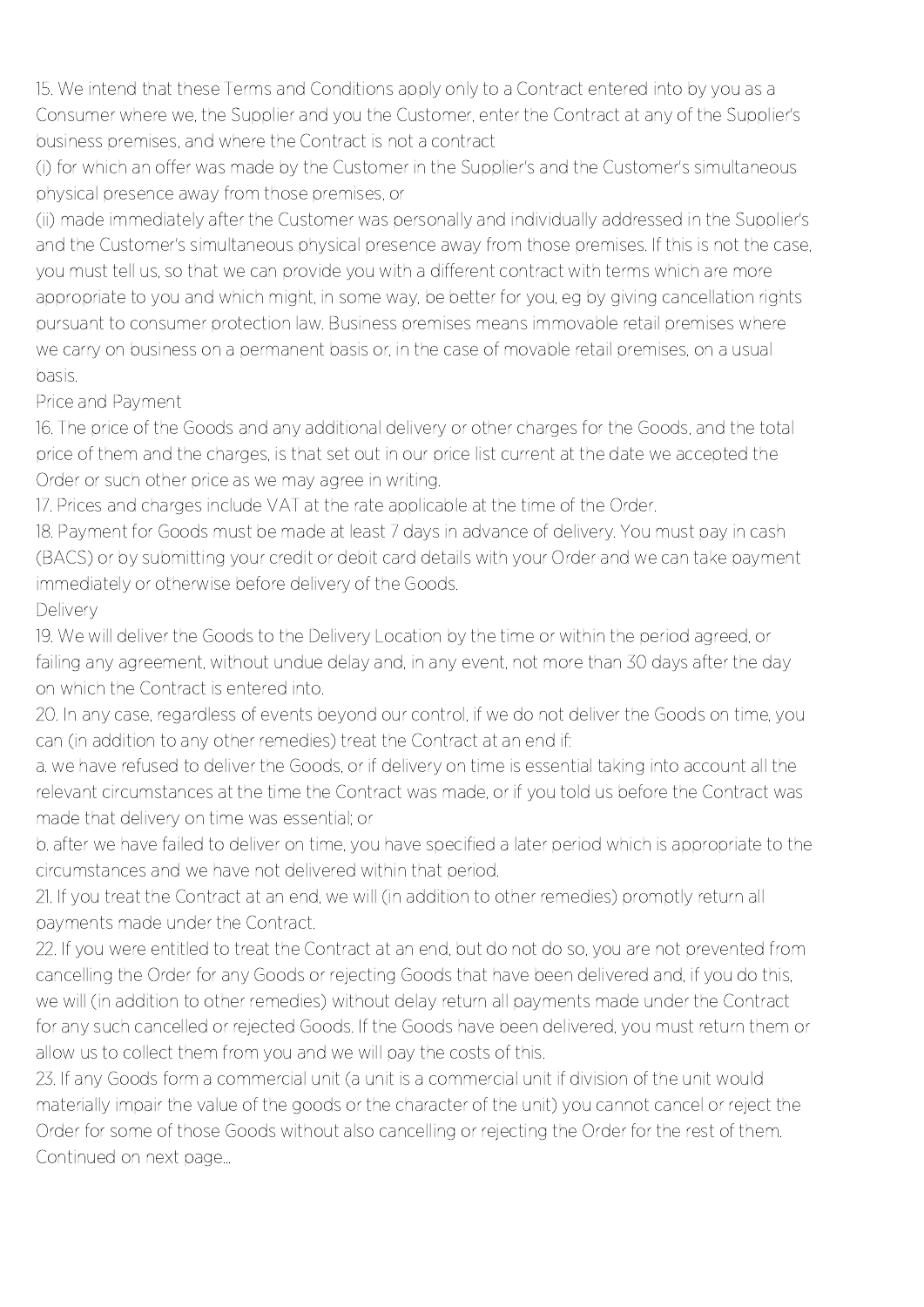24. We do not generally deliver to addresses outside England and Wales, Scotland, Northern Ireland, the Isle of Man and Channels Islands. If, however, we accept an Order for delivery outside that area, you may need to pay import duties or other taxes, as we will not pay them.

25. You agree we may deliver the Goods in instalments if we suffer a shortage of stock or other genuine and fair reason, subject to the above provisions and provided you are not liable for extra charges.

26. If you or your nominee fail, through no fault of ours, to take delivery of the Goods at the Delivery Location, we may charge the reasonable costs of storing and redelivering them.

27. The Goods will become your responsibility from the completion of delivery or Customer collection. You must, if reasonably practicable, examine the Goods before accepting them.

Risk and Title

28. Risk of damage to, or loss of, the Goods will pass to you when the Goods are delivered to you. 29. You do not own the Goods until we have received payment in full. If full payment is overdue or a step occurs towards your bankruptcy, we can choose, by notice to cancel any delivery and end any right to use the Goods still owned by you, in which case you must return them or allow us to collect them.

Withdrawal

30. You can withdraw the Order by telling us before the Contract is made, if you simply wish to change your mind and without giving us a reason, and without incurring any liability.

Conformity

31. We have a legal duty to supply the Goods in conformity with the Contract, and will not have conformed if it does not meet the following obligation.

32. Upon delivery, the Goods will:

a. be of satisfactory quality

b. be reasonably fit for any particular purpose for which you buy the Goods which, before the Contract is made, you made known to us (unless you do not actually rely, or it is unreasonable for you to rely, on our skill and judgement) and be fit for any purpose held out by us or set out in the Contract; and c. conform to their description.

33. It is not a failure to conform if the failure has its origin in your materials.34. We will provide the following after-sales service: We are always available and will aim to respond to customers in timely manner once the order has been placed

Circumstances beyond the control of either party

35. In the event of any failure by a party because of something beyond its reasonable control: a. the party will advise the other party as soon as reasonably practicable; and

b. the party's obligations will be suspended so far as is reasonable, provided that that party will act reasonably, and the party will not be liable for any failure which it could not reasonably avoid, but this will not affect the Customer's above rights relating to delivery.

Privacy 36. Your privacy is critical to us. We respect your privacy and comply with the General Data Protection Regulation with regard to your personal information.

Continued on next page.